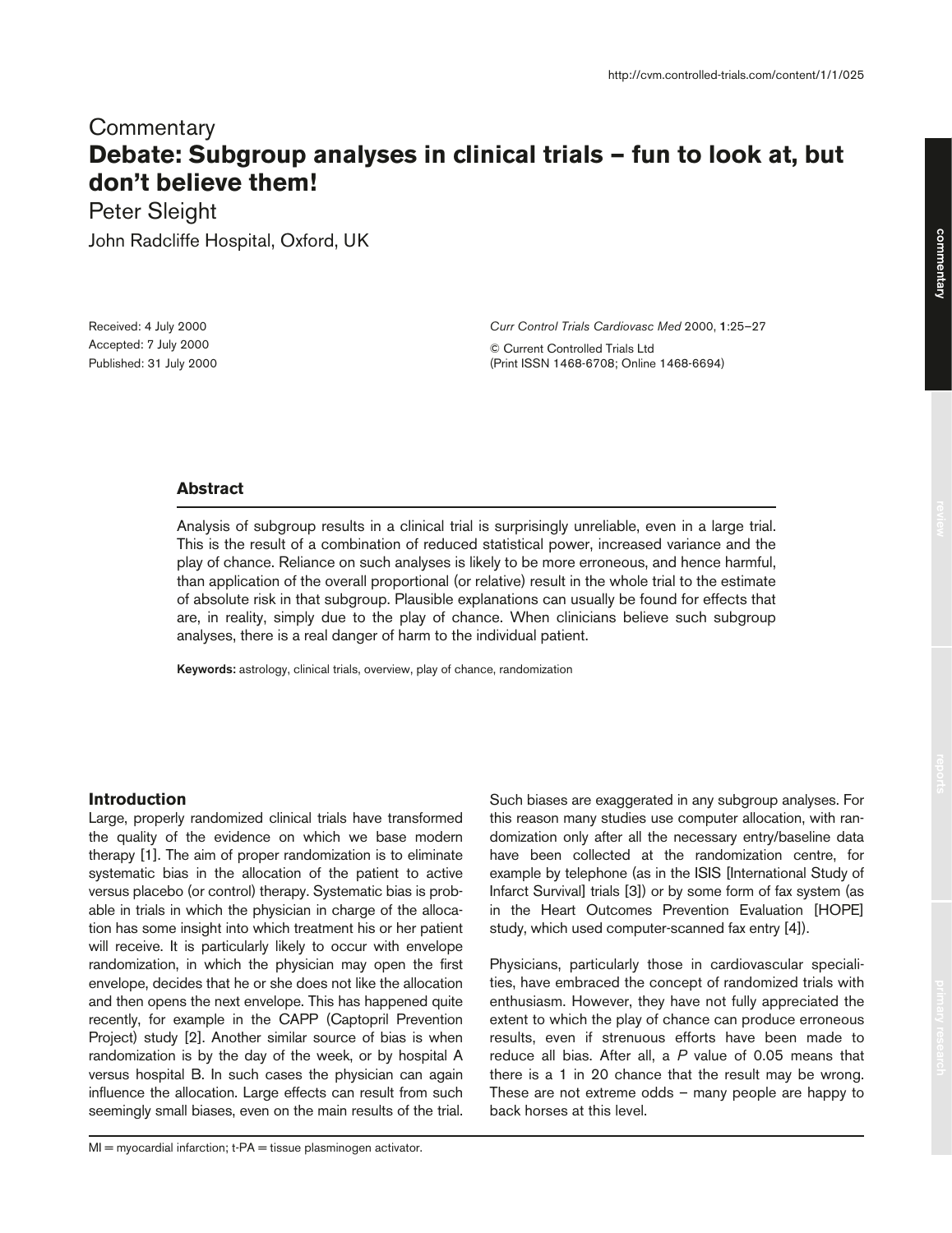The play of chance is even more likely to produce spurious results when we examine subgroups in a trial, because of the diminished power to detect real differences, the increase in the variance around the mean estimate, and the increasing statistical likelihood of a false finding when many subgroups are examined. If we divide a large multicentre international trial with a negative result into 40 subgroups (by country, age, sex, blood pressure, severity of disease, treatment, etc), then (at *P* < 0.05) we would expect a positive result in two subgroups.

#### **Erroneous interpretation of subgroup analyses**

The following are examples of erroneous interpretation of subgroup analyses that have caused harm to patients.

#### **Restriction of thrombolytic therapy to anterior infarction**

In the early trials of thrombolytic therapy in acute myocardial infarction (MI), treatment with streptokinase was clearly effective in reducing mortality in patients with anterior infarction, who were at higher risk. This at first led to the erroneous conclusion that thrombolytic therapy did not work in inferior infarction.

As more data accumulated it became obvious that lytic therapy was also effective in inferior infarction. Of course, as with any effective treatment, it is necessary to balance the benefit against the risk of treatment. In very low risk small infarctions this risk may outweigh the benefit, although for most MIs some form of reperfusion is best [5].

#### **Restriction in use of** β**-blockade after myocardial infarction to only anterior infarction**

In the same way, the early studies of β-blockade after MI showed benefit in patients with anterior MI, but only a nonsignificant trend toward benefit in patients with inferior MI (who had fewer events overall). It can readily be shown that, when the number of events available for analysis is increased by performing a meta-analysis of all of the studies [6], β-blocker therapy is beneficial in inferior infarction.

#### **Astrology in the International Study of Infarct Survival trials**

In retrospect, perhaps one of the most important results in the ISIS trials was the analysis of the results by astrological star sign. All of the patients had their date of birth entered as an important 'identifier'. We were therefore able to divide our population into 12 subgroups by astrological star sign. Even in a highly positive trial such as ISIS-2 [3], in which the overall statistical benefit for aspirin over placebo was extreme ( $P$ <0.00001), division into only 12 subgroups threw up two (Gemini and Libra) for which aspirin had a nonsignificantly adverse effect  $(9\% \pm 13\%)$ 

Of course most physicians (but not all!) laughed when they were presented with these results. However, when presented with other less ridiculous subgroup analyses

they are likely to believe the results, and forget the example from astrology, particularly if the result can be justified by some pet theory.

When one divides a trial by a seemingly more legitimate grouping (eg by the individual countries in a multinational study), then it is highly probable that a negative or neutral result will be seen in one country. Indeed, this was a point of discussion during the 1 May 2000 US Food and Drug Administration hearings (Yusuf S, personal communication) on the results of the recent HOPE study [4], in which ramipril had no significant effect in the US participants. We have seen similar results in the ISIS trials, but did not report these because of the possibility of harm caused by misinterpretation of such statistical 'flukes' (and hence a failure to use a useful treatment in that country).

ISIS-2 was carried out in 16 countries. For the streptokinase randomization, two countries had nonsignificantly negative results, and a single (different) country was nonsignificantly negative for aspirin.

There is no plausible explanation for such findings except for the entirely expected operation of the statistical play of chance. Of course, another reasonable explanation for negative or curious results in a subgroup is that the statistical power to detect a result is reduced by either a low event rate (eg in a low-risk subgroup such as young hypertensive persons) or by a low number of subjects in a particular subgroup (eg old age or female sex).

It is very important to realize that lack of a statistically significant effect is not evidence of lack of a real effect. Unfortunately, this error is often made by physicians.

# **What is the best way to estimate benefit in a subgroup?**

One way to estimate the benefit of a particular treatment in a subgroup is to prespecify that an analysis will be done in particular subgroups (eg high versus low risk, high versus moderate versus mild hypertension) and to prespecify what is expected. Such analyses carry more weight than retrospective analyses that, if positive, are used to support some hypothesis. Another way is to apply the overall proportional (relative) risk reduction by treatment X (obtained from the whole trial) and then to apply this to the absolute risk in the subgroup of interest. Although possibly counter intuitive, this is more reliable statistically than examining the actual result obtained on that subgroup in the trial in question [1,7]. The best estimate of risk in such a subgroup might be from large overviews of the condition, rather than from the trial itself, particularly if the subgroup is small.

In general it is unlikely that the results in a particular subgroup are qualitatively different from those of the main trial result, although they might well be quantitatively different